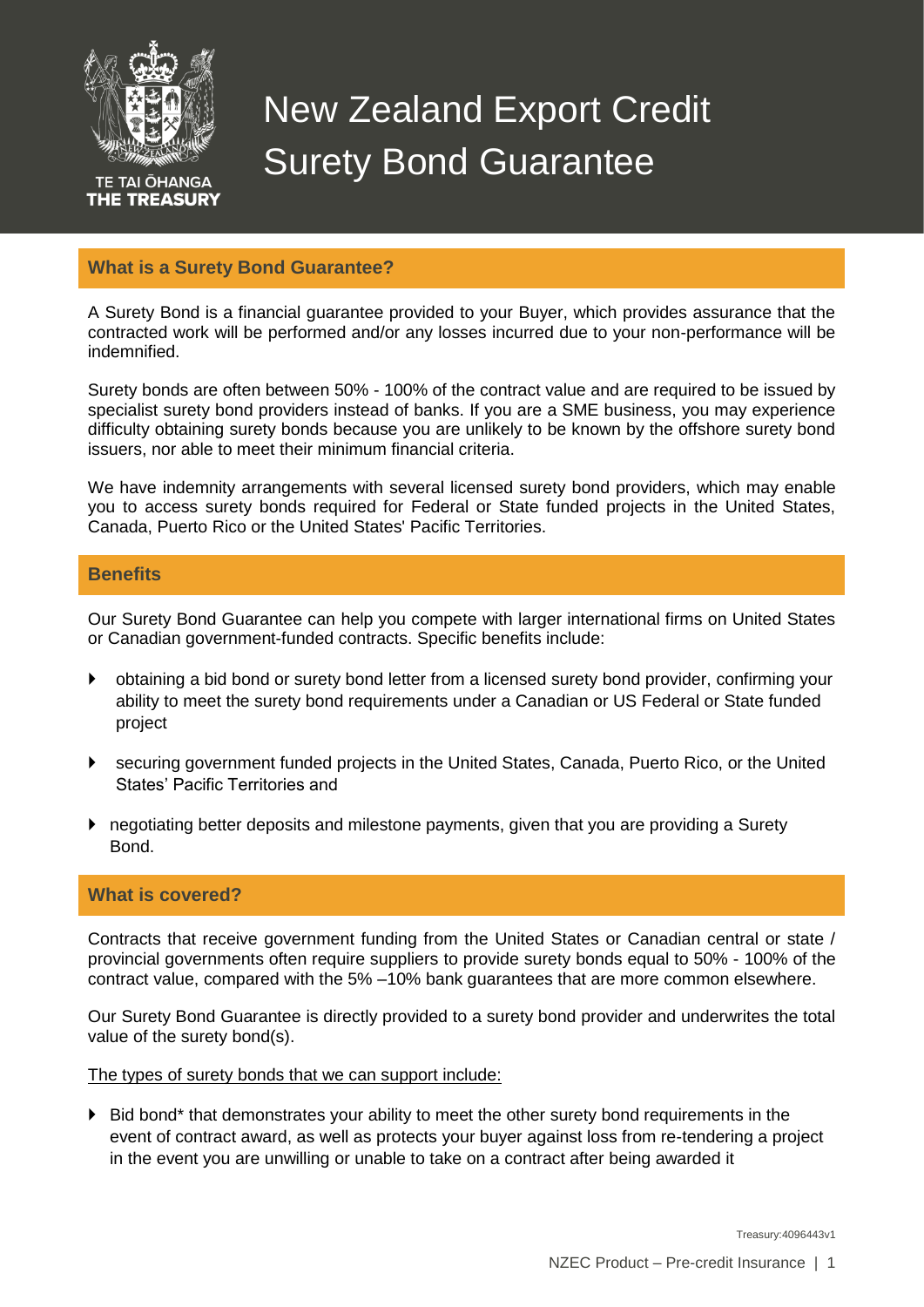- $\blacktriangleright$  Performance bond that assures the performance of the contract, and the indemnification for any losses incurred by the buyer in the event you do not meet your contractual obligations
- Labour and material payment bond which protects your buyer from loss if you do not pay your subcontractors, labourers and material suppliers in the course of the delivery of your contract
- Warranty bond\* that protects your buyer from loss if you fail to meet your warranty obligations after completing the contract.

\* NZEC will only guarantee bid and warranty bonds if they are in conjunction with performance and/or labour and material payment bonds that also requires a NZEC guarantee.

If a surety bond is issued on your behalf, and you experience difficulties on a project or are in a default situation, the surety company may take several actions.

#### These depend on the options contained in the particular bond form and may include:

- $\blacktriangleright$  providing finance to the original contractor
- providing support to ensure the contract's completion
- arranging for a new contractor to complete the project or
- $\triangleright$  paying the cost of completion up to the penal sum of the bond.

It is important to note that our guarantee is not bond insurance but is rather an indemnification to a surety bond provider to enable you to bid for and secure a surety bond. In the event of a surety bond being called and indemnified by us, we will then seek recourse from you.

Our cover can be issued in the following currencies: NZ dollar, Australian dollar, US dollar, Canadian dollar, the euro, Japanese yen, Chinese renminbi, or UK sterling.

#### **How it works**

If you face a surety bond requirement and do not have a relationship with a surety bond provider, then please contact us.

Our support requires us to understand your business and the underlying export contract. Our assessment focuses on the technical, managerial and financial capacity of your business to successfully perform the export contract.

If we approve your application and you accept our offer, we will issue a Letter of Instruction to issue a surety bond(s) to either:

- ▶ [Liberty Mutual Insurance Company](http://www.libertymutual.com/) for all United States, Puerto Rico and Guam projects;
- [Liberty International Underwriters Canada](http://www.liucanada.com/) for all Canadian projects; or
- [AIG Australia Limited](http://www.aig.com.au/) for all United States Pacific Territories (including American Samoa).

Our Government-backed guarantee enables the above surety bond providers to issue surety bonds on your behalf in support of a tender or contract award. Our guarantee substitutes any financial pre-qualification and/or securities that you may otherwise have had to provide the surety bond provider. In the event of a surety bond being called, we will promptly indemnify the surety bond provider.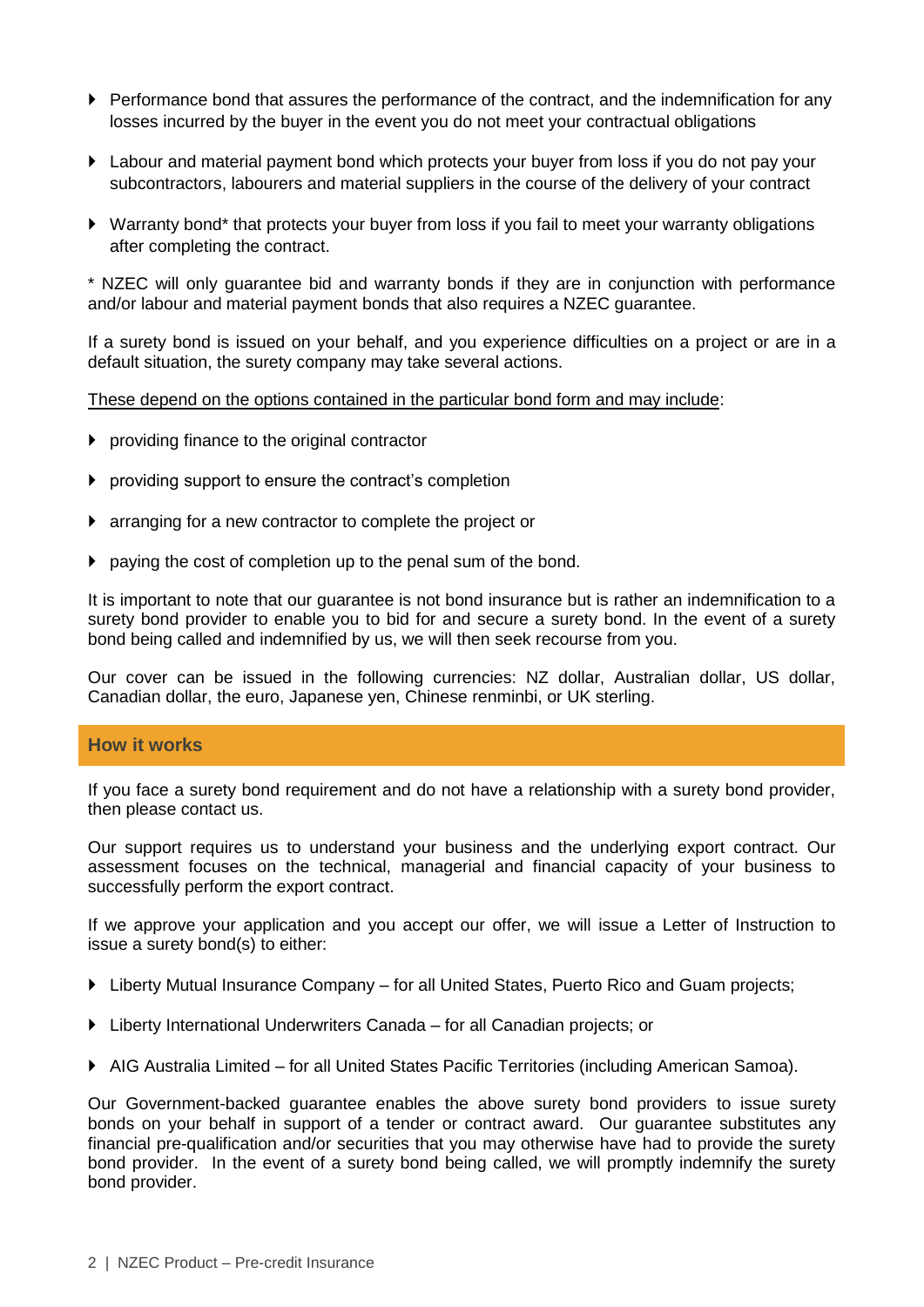There is some standard documentation that you will be required to review and sign for the surety bond provider. In addition, a standard condition of our cover is that we both enter into a Recourse Agreement which recognises that you have an obligation to repay us in the event of a surety bond being called and NZEC indemnifying the surety bond provider.

How the Surety Bond Guarantee works is summarised in the diagram below:



If you anticipate bidding for a contract that has US or Canadian surety bond requirements, then we recommend that you approach us as early as possible. If you would like to email us an enquiry for our indicative feedback, please complete our **information checklist** available on our website. <https://exportcredit.treasury.govt.nz/what-we-do/how-apply>

## **How to apply**

To apply for a Surety Bond Guarantee, you complete the **[application form](http://www.nzeco.govt.nz/apply/applicationforms/nzeco-ussuretybond-v6.doc)** available on our website [\(https://exportcredit.treasury.govt.nz/what-we-do/how-apply\)](https://exportcredit.treasury.govt.nz/what-we-do/how-apply) and pay a non-refundable assessment fee of \$1,000.

The key eligibility criteria for our support are:

- confirmation that you are a New Zealand registered company or a subsidiary of a New Zealand registered company domiciled overseas
- confirmation that the surety bond relates to a US or Canadian Federal or State funded contract
- signed acknowledgment of our [anti-bribery declaration](http://www.nzeco.govt.nz/corporate-responsibility/policy) [\(https://exportcredit.treasury.govt.nz/corporate-responsibility/new-zealand-export-credit-anti](https://exportcredit.treasury.govt.nz/corporate-responsibility/new-zealand-export-credit-anti-bribery-policy)[bribery-policy\)](https://exportcredit.treasury.govt.nz/corporate-responsibility/new-zealand-export-credit-anti-bribery-policy),
- evidence of [economic benefits to New Zealand](http://www.nzeco.govt.nz/about/) relating to your performance of the export contract and
- demonstration of your managerial, financial, and technical capabilities to perform the export contract.

In order to understand your business and assess the related performance risks, we request the following information:

- a description of your business, management and key shareholders
- $\triangleright$  financial accounts of your company
- your company and project cashflow forecasts for the tenor of the bond